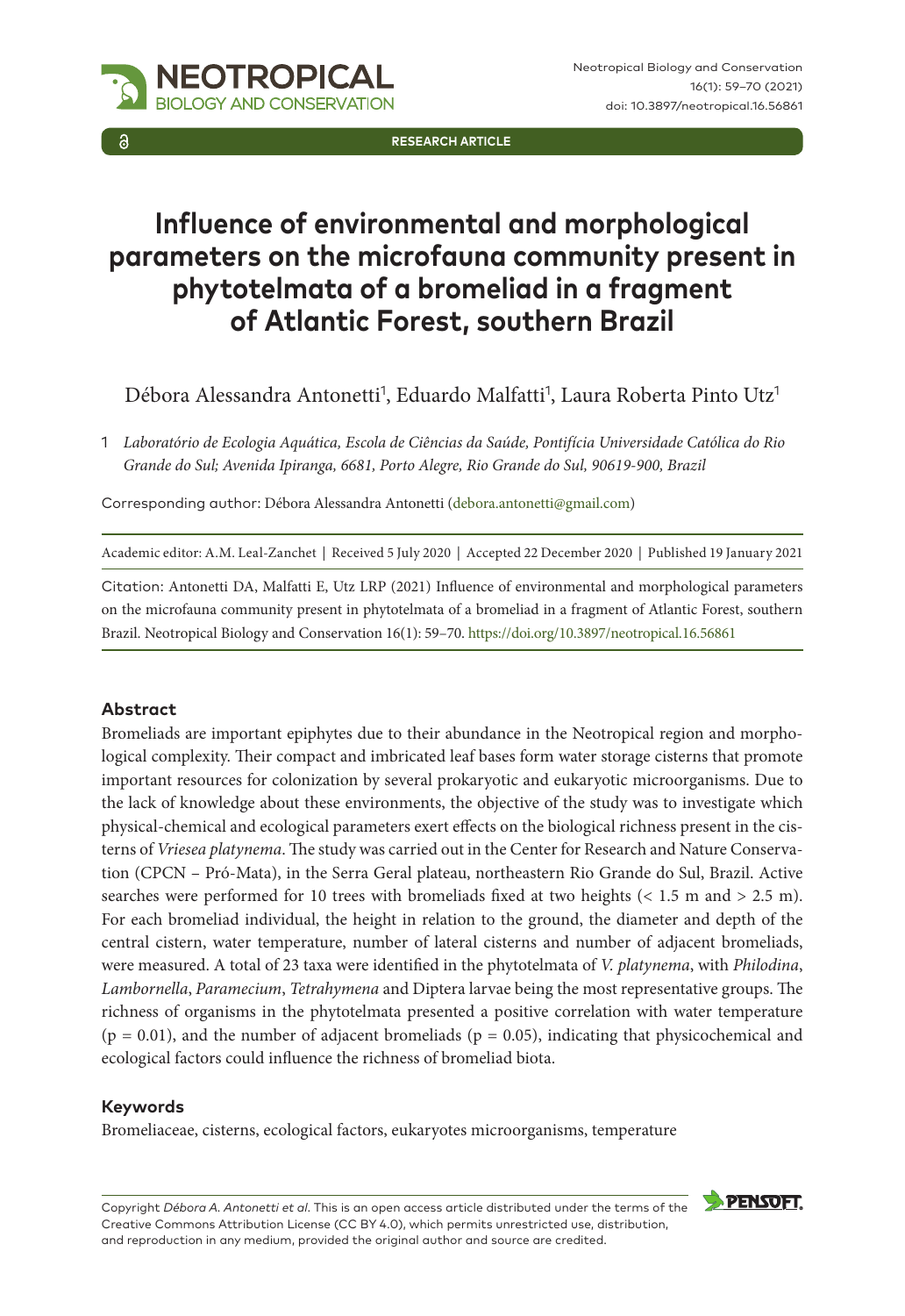## **Introduction**

In southern Brazil, most remnants of the Atlantic Forest are located in the hillside areas of the Serra Geral mountain range, saved by acclivity and access difficulty (Kageyama and Gandara 2000). These Atlantic Forest remnants are one of the largest biodiversity hotspots in the world (Myers et al. 2000). Bromeliads are one of the most important groups of plants in this biome due to their strictly Neotropical distribution, their morphological complexity and epiphytic habit. In terms of occurrence of bromeliads, Brazil is the country with the highest degree of endemism and diversity of this group (Martinelli et al. 2008). Their leaves are arranged in rosettes, and on its bases, the accumulation of water and organic matter, promotes an environment for several organisms (Gofferdi et al. 2015), emphasizing the importance of these plants in the expansion of biological diversity (Tews et al. 2004). The wide geographic distribution and ecological success of this group in the neotropics can be explained by the epiphytic habit, the presence of absorbent trichomes and CAM physiology (crassulaceous acid metabolism) (Leroy et al. 2015). Some bromeliad species are also able to hold water in their leaves forming cisterns that can accumulate up to 50 liters of suspended water per hectare, promoting important resources for the community living in these environments (Gofferdi et al. 2015; Simão et al. 2017).

The process of colonization of bromeliad tanks seems to be complex, involving a series of interconnected events, such as active and passive dispersion, arrival and the process of establishment of the organism (Maguire 1971). The dispersion could be driven by wind and rain (passive), flight (active) and phoresia (Maguire 1963) and it will depend on the distance traveled and on the type of barriers crossed during the process (Maguire 1971). The process of colonization of phytotelmata could be compared, as a whole, with that of islands and swamps, with organisms that are phytotelm-specialists (highly selective colonization) and those that are nonspecialists (random colonization) (Frank and Lounibos 1987; Richardson 1999). In addition, the colonization process of bromeliad tanks may be related to the Island Biogeography Theory, in which they can be seen as islands of aquatic habitat, stating the establishment between observed richness in the cisterns and size of the area in which they are established, as well as the wealth ratio and the distance that propagule sources meet (Jocque and Field 2014).

Components of the microfauna are important for the metabolism of the host plant. For example, Giongo et al. (2019) found that the genera *Pseudomonas* and *Enterobacter* are the dominant bacteria in *Vriesea platynema* Gaudich. and *Aechmea gamosepala* Wittm., which include species that are plant-beneficial, producing molecules that enhance plant health, also helping with the stability of phosphorus levels in the bromeliad (Bodenhausen et al. 2013; Jain and Das 2016).

The aquatic microfauna present in phytotelmata is composed of a mixture of species that inhabit soil and freshwater (Maguire 1971; Richardson 1999). Some species could be cosmopolitans and others could be endemics, as a result of speciation inside a very peculiar habitat. For example, Dunthorn et al. (2012) found 28 of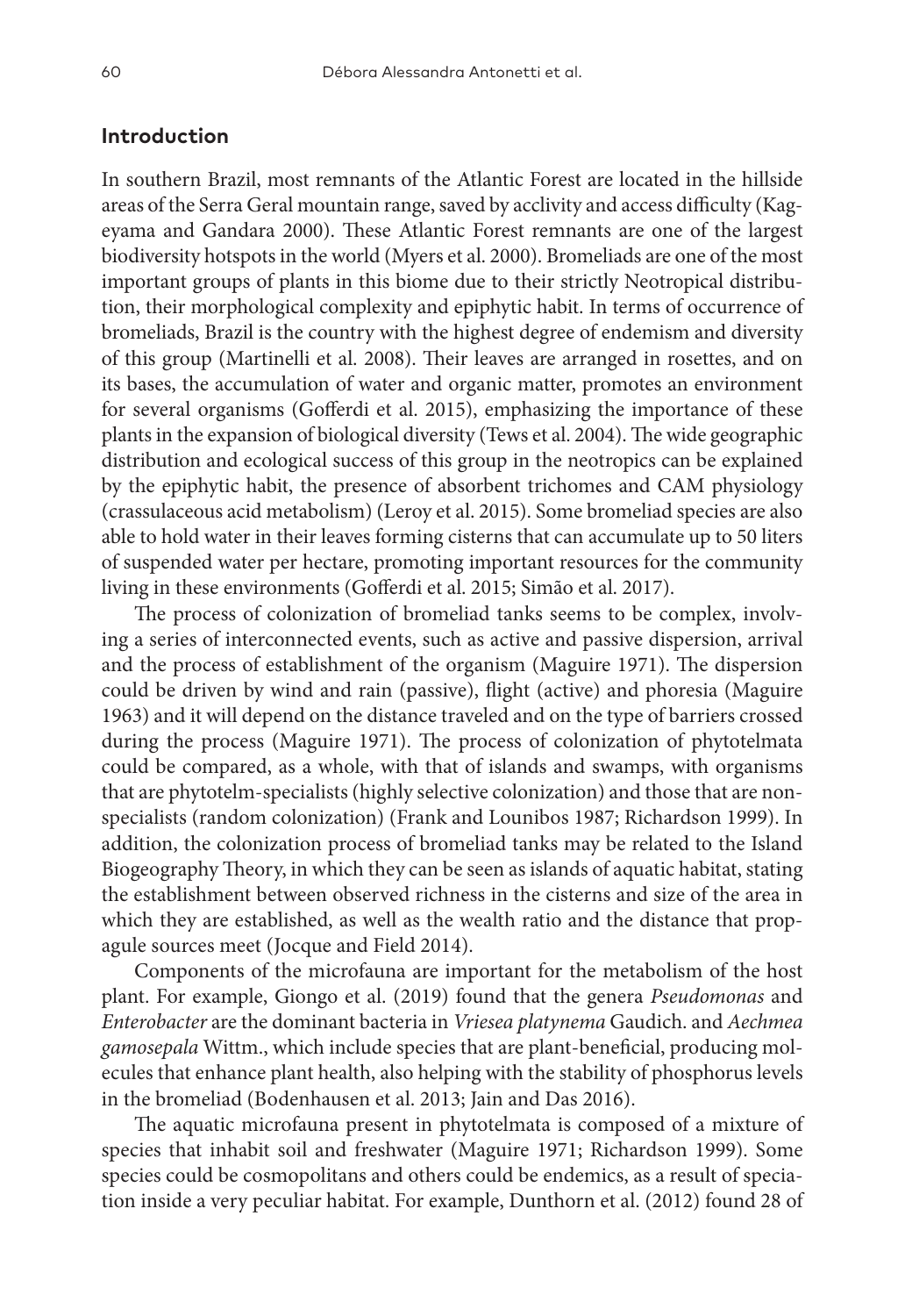45 ciliate species endemics of bromeliad tanks. Other studies on microfauna present in bromeliad phytotelmata have shown that diversity is high on epiphytes or ground dwelling plants (Simão et al. 2017).

Recent studies indicate that these communities fit at least one well-established biogeographic pattern for islands: the species (richness)–area relationship. In Jabiol et al. (2009), aquatic insect richness and abundance were positively associated with water volume. For bromeliad invertebrate communities, some studies have shown the importance of light and organic material (proxy to productivity) in influencing community (Srivastava et al. 2008; Dézerald et al. 2014). Habitat complexity (number of leaves) may affect the invertebrate system, as observed by results combining terrestrial and aquatic components (Armbruster et al. 2002). In addition, the number of adjacent bromeliads enables the process of propagation and movement of microfauna, and the greater number of lateral cisterns provides different conditions and habitats for microfauna colonization (Marques and Forattini 2008).

Tropical forests with high canopies offer interesting environments to evaluate vertical differences in physical and chemical factors. Bromeliads and other vascular epiphytes are interesting models for studying the influence of these differences, once they are present in the dark and humid understory and in the sunny and dry outer canopy (Petter et al. 2015).

Regarding the aspects of the community that inhabits bromeliad tanks, some studies point out the importance of light and organic material, as well as the physicochemical characteristics of water, such as pH and dissolved particle content influencing the bromeliad aquatic fauna (Srivastava et al. 2008; Dézerald et al. 2014). Jabiol et al. (2009) found that aquatic insect richness and abundance were positively associated with water volume, a proxy for island/habitat size. Habitat complexity, as measured by the number of lateral cisterns and adjacent bromeliads, can also influence system composition (Armbruster et al. 2002). According to Jocque and Field (2014), bromeliads with more leaves contain more species, based on habitat heterogeneity hypothesis. Adjacent bromeliads are related to the island's theory, which could increase diversity and the exchange of species (Frank and Lounibos 1987; Little and Hebert 1996).

The present study focused on environmental factors that may be influencing the richness of the phytotelmata community of *V. platynema* Gaudich, a common bromeliad species from the Atlantic Forest in southern Brazil. The main goal was to investigate which factors exert effects on the richness of microfauna in the bromeliad phytotelmata, evaluating physico-chemical parameters (relative height, water temperature) and ecological parameters (number of lateral cisterns and adjacent bromeliads) of the plant. We hypothesized that the richness of microfauna would be higher in bromeliads of lower strata due to the greater proximity to the soil; with higher water temperatures in their reservoirs, due to increased productivity; and, in bromeliads with a greater number of lateral cisterns and close to other bromeliads specimens, which could allow exchange of colonizers. On the contrary, the richness would be lower in bromeliads fixed at greater heights due to the decrease in contact with different niches.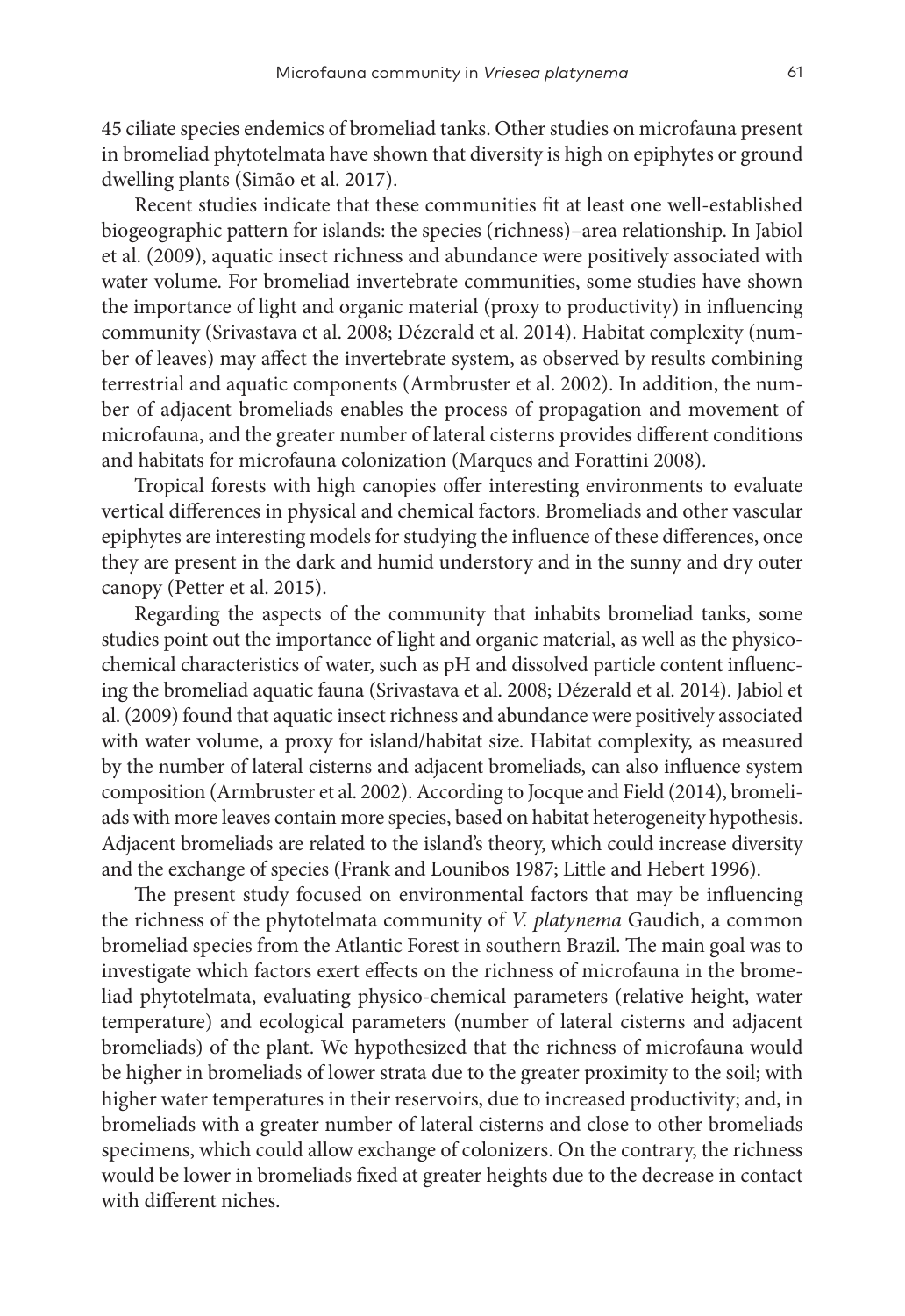## **Material and methods**

#### **Study area**

The study was carried out at the Center for Research and Nature Conservation (CPCN – Pró-Mata), located in the northeastern region of Rio Grande do Sul, in the border of three municipalities: São Francisco de Paula, Itati and Maquiné, in southern Brazil (Fig. 1). In a biogeographic context, the CPCN is framed in the Neotropical Phytogeographic Region (Cabrera and Willink 1973). This area is constituted by a mosaic of ecosystems, such as the Dense Ombrophilous Forest (DOF) and Mixed Ombrophilous Forest (MOF), and the top fields of the mountain range, including expressive biological diversity (IBGE – Instituto Brasileiro de Geografia e Estatística 1992). The altitude of the region varies between 900 and 1100 meters, with humid subtropical climate and average annual precipitation of 1200 mm (Pró-Mata Management Plan 2011).

#### **Data collection**

Sampling took place along the "Vale das Bananeiras" trail, located at CPCN Pro-Mata, in January 2018. Along the trail, active searches were made for *Vriesea platynema*. The choice of the specimens was based on the presence of at least two individuals per tree, with one occurring at less than 1.5 meters above the ground, and the other occurring above 2.5 meters from the ground. The established height limits took into consideration the bromeliad individuals available in the sample area and their access, requiring standardization for sampling. The presence of water also influenced the choice of individuals to be sampled. When more than one individual was found in the same height stratum, one was randomly chosen to be sampled.

A total of 20 specimens of bromeliads were sampled, divided into 10 trees, comprising both height strata. The exact height in relation to the ground for each individual sampled was measured (using a tape measure), as well as the diameter and depth of the central cistern (using a caliper); and the water temperature (using a hygrometer). Approximately 10 ml of water from the cisterns were collected using sterile pipettes. After that, the samples were placed in Falcon tubes for further qualitative analysis in the laboratory. The number of adjacent bromeliads in a 1-meter radius was counted in the vicinity of the specimens collected. For this, both bromeliads present in the same tree trunk and those fixed in nearby trees were counted less than 1-meter.

*In vivo* samples were screened using a Zeiss stereomicroscope, with a standard time of 15 minutes per sample. A simple scan was performed throughout the sample, with 100× magnification. Eukaryotic organisms collected from the phytothelm of each bromeliad were identified to the lowest possible taxonomic level using appropriate bibliography (Brinkhurst and Wetzel 1984; Patterson 1996; Foissner 2003; Foissner et al. 2003; Pinho 2008; Mendes et al. 2011).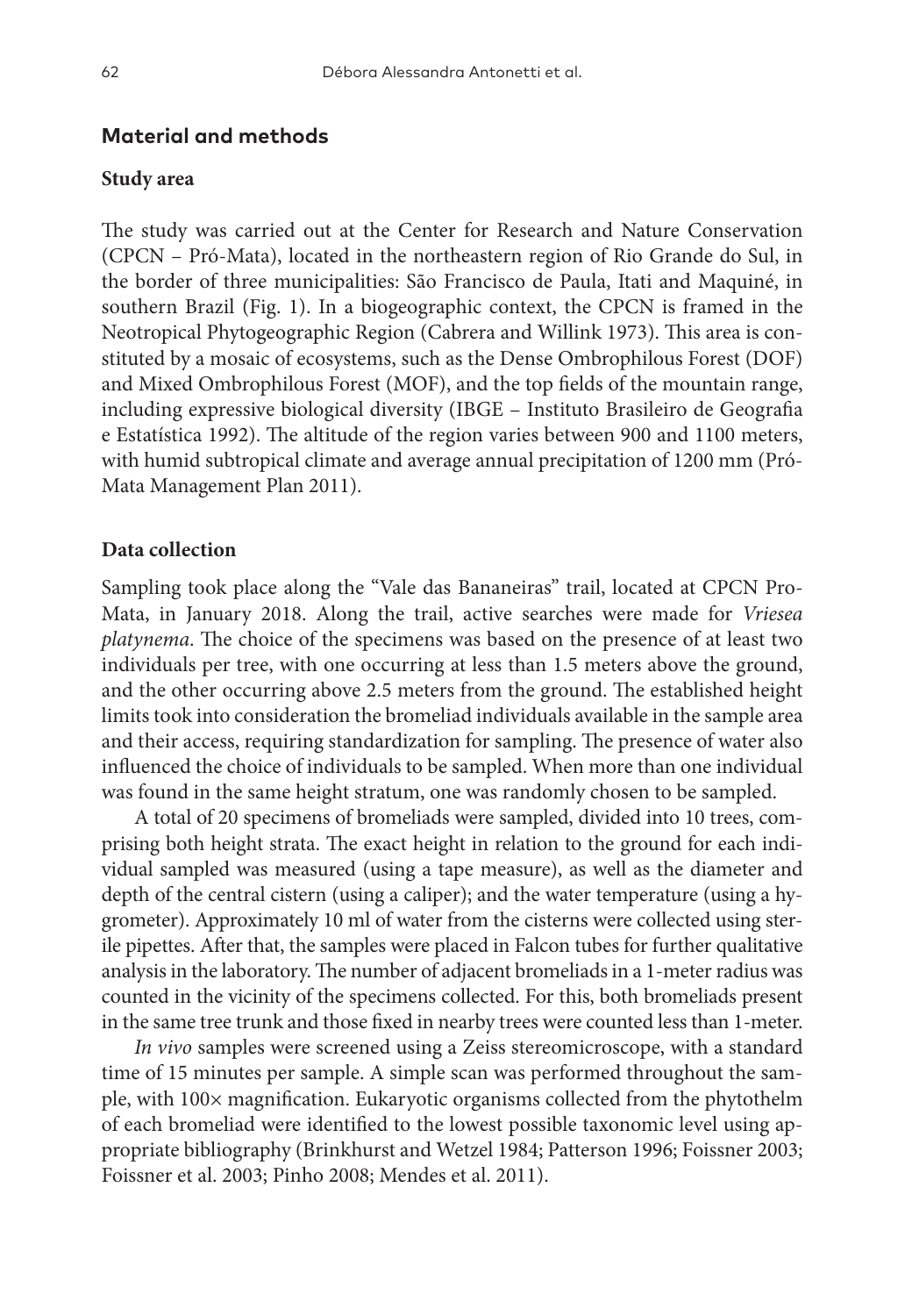

**Figure 1.** Location of the Center for Research and Conservation of Nature (CPCN) Pró-Mata, Rio Grande do Sul, Brazil.

#### **Data analysis**

The species richness was determined for the phytotelmata collected at different height strata. The frequency of occurrence (%) was calculated considering the more frequent taxa with occurrence greater than 70%. Possible differences in richness were compared using t-test. A relationship between water temperature and height was assessed using linear regression (Past 3.0 software).

The relationship of community richness and height, water temperature, tank volume, number of lateral cisterns, and number of adjacent bromeliads was tested by GLM (general linear model), using the statistical package R (R Core Team 2018).

## **Results**

A total of 23 taxa were identified in samples collected from phytotelmata of *Vriesea platynema* (Table 1). The genera most frequently observed were the ciliate *Paramecium* (95%), the rotifer *Philodina* (90%), and the ciliate *Lambornella* (80%). The ciliates *Rhabdostyla* and *Spirostomum* were the least representative, occurring in only one and two samples, respectively. Other groups such as rotifers in the genus *Philodina* and some oligochaetes were present in high abundance in the analyzed samples.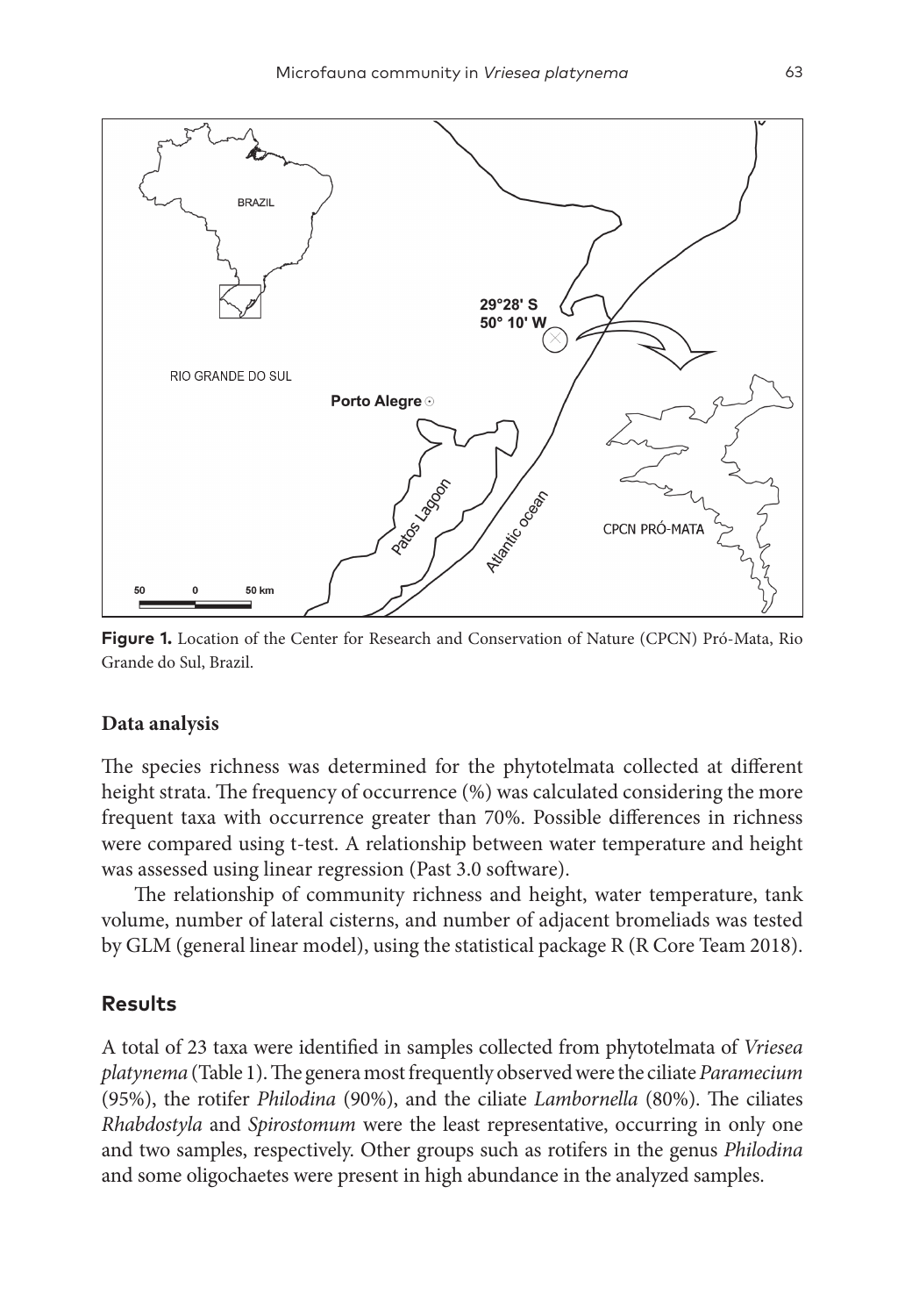| Morphospecies                          | Sampled strata |             |
|----------------------------------------|----------------|-------------|
|                                        | < 1.5 m        | > 2.5 m     |
| Ciliophora                             |                |             |
| Colpidium sp.                          | $\mathbf x$    | $\mathbf x$ |
| Colpoda sp.                            | $\mathbf x$    | $\mathbf x$ |
| Euplotes sp.                           | X              | x           |
| Halteria sp.                           | X              | x           |
| Lambornella trichoglossa               | X              | X           |
| Paramecium sp.                         | X              | x           |
| Rhabdostyla sp.                        |                | X           |
| Spirostomum sp.                        | X              | X           |
| Vorticella sp.                         | X              | $\mathbf x$ |
| Hipotrichia                            | $\mathbf x$    | X           |
| Unindentified ciliate (Tetrahymenidae) | X              | $\mathbf x$ |
| Not Identified I                       | X              | $\mathbf x$ |
| Not identified II                      | X              | $\mathbf x$ |
| Not identified III                     | X              | $\mathbf x$ |
| Not identified IV                      |                | $\mathbf x$ |
| Arthropoda                             |                |             |
| Hydrachnidia (Acari)                   |                | $\mathbf x$ |
| Culicidae larvae (Diptera)             | $\mathbf x$    | $\mathbf x$ |
| Chironomidae larvae (larvae)           | $\mathbf x$    | $\mathbf x$ |
| Harpacticoid copepod (Crustacea)       | $\mathbf x$    | $\mathbf x$ |
| Ostracoda (Crustacea)                  | X              | $\mathbf x$ |
| Nematoda                               |                |             |
| Nematode                               | X              | X           |
| Rotifer                                |                |             |
| Philodina sp.                          | $\mathbf x$    | $\mathbf x$ |
| Annelida                               |                |             |
| Oligochaeta                            |                | $\mathbf x$ |

**Table 1.** Distribution of the taxa sampled in *Vriesea platynema* phytotelmata in the two strata analyzed: low (< 1.5 m) and high (> 2.5 m) along the Bananeiras trail in the CPCN Pro-Mata.



**Figure 2.** Distribution of the taxa richness in the phytotelmata of *Vriesea platynema* in the two height strata analyzed: low (< 1.5 m) and high (> 2.5 m), along the Bananeiras Trail, in CPCN Pró-Mata, southern Brazil.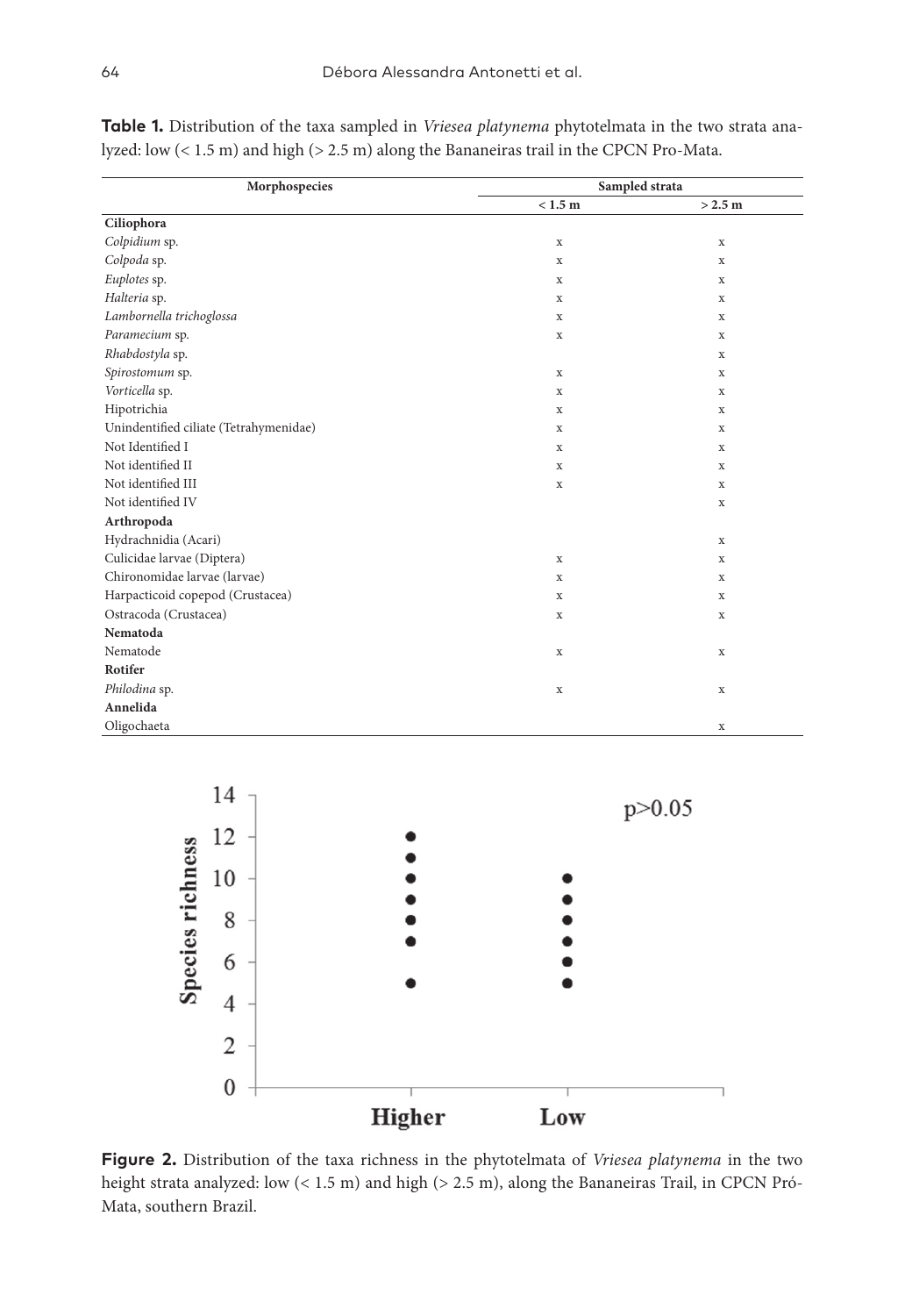

**Figure 3.** Variation of the richness of taxa present in the phytotelmata of *Vriesea platynema* in relation to water temperature (**A**) and to the number of adjacent bromeliads (**B**).

Although the upper stratum presented a higher species number (23) when compared to the lower stratum (19), the richness between the two sampled strata (upper and lower) did not show a significant difference ( $p = 0.67$ ) (Fig. 2). Also, there was no difference in water temperature in the cisterns of bromeliads from different strata ( $p = 0.35$ ).

Height ( $p = 0.14$ ), volume ( $p = 0.56$ ) and number of lateral cisterns ( $p = 0.20$ ) did not show a significant difference in community richness of the phytotelmata of *V. platynema*. In contrast, a positive effect of temperature on the eukaryotic richness of cisterns was observed ( $p = 0.01$ ) (Fig. 3A). The number of adjacent bromeliads also played a significant role in the increase of phytotelmata richness ( $p = 0.05$ ) (Fig. 3B).

## **Discussion**

The eukaryotic community of *Vriesea platynema* cistern, as evaluated in the present study, has a varied composition of organisms of different phyla (Ciliophora, Arthropoda, Rotifera, Nematoda and Annelida). The assembly of filtering ciliates is composed by genera previously reported as inhabitants of phytotelmata, such as *Tetrahymena*, *Euplotes*, *Colpoda*, *Halteria*, plus *Lambornella trichoglossa* (Foissner 2003; Foissner et al. 2007; Soto 2016). Ciliates in the genera *Vorticella* and *Rhabdostyla* were epibionts on mites and ostracods, a relationship that has been previously reported in phytotelmata of bromeliads (Houck and O'Connor 1991; Foissner et al. 2003; Sabagh et al. 2011).

Water temperature is an important environmental factor for many species and across all ecosystems (Dell et al. 2011). Kratina et al. (2017) investigated the relationship between temperature and richness of major taxonomic groups found in bromeliad tanks. The authors pointed out that an increase in temperature (max. of 25 °C) was correlated to an increase in richness of all investigated taxa, except flagellates. Moreover, small temperature increments could change thermal tolerance of the organisms. In our study, we also could detect changes in microfaunal richness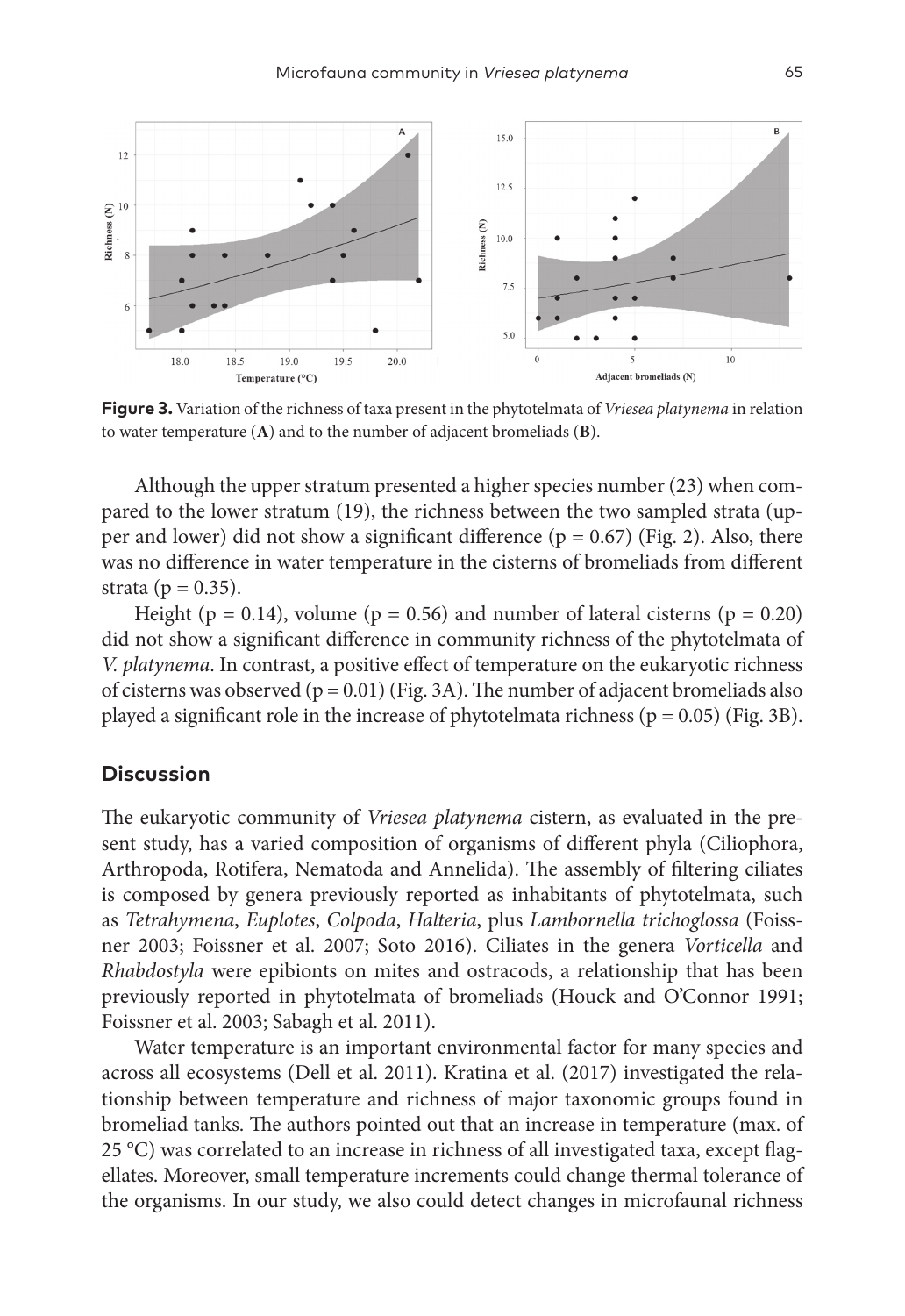related to temperature. Our results demonstrated an increase in temperature correlated with an increase in richness of the investigated community.

The effects of water temperature fluctuation in bromeliad tanks are not only related to assemblage changes. Water temperature could influence physiological aspects of the organisms inhabiting bromeliad cisterns. For example, Hoekman (2010) demonstrated that an increase in temperature would directly influence the reproduction and growth rates of filtering ciliates, while increasing the metabolic and growth rates of Diptera larvae inhabiting *Sarracenia purpura*. In the present study, the high representativeness of filter feeding ciliates may be related to the temperature. The occurrence of filter feeders may be providing trophic resources for the coexistence of different top predators, such as culicid larvae and chironomids, leading to an increase in the richness of organisms at higher trophic levels. The effects of top predator diversity on community structure are hard to evaluate due to a variety of responses (Bruno and O'Connor 2005; Bruno and Cardinale 2008). On one hand, greater predator richness could increase prey capture rates due to a complementarity in resource partition, where different predators consuming greater prey variability (Griffin et al. 2008). On the other hand, greater predator richness may also decrease prey consumption due to intra-guild interactions (Antiqueira et al. 2018a; Finke and Denno 2004).

The environment promoted in bromeliads, such as water and mud that accumulates in phytotelmata, allows the emergence of many niches for ciliate species, both due to the availability of food and the increase of other organisms that serve as fixation surface, promoting increased diversity of this species group (Foissner et al. 2003; Ngai and Srivastava 2006; Buosi et al. 2014). In addition to the ciliates, the cisterns presented a great diversity of arthropods, such as harparticoid copepods and mosquito larvae of Cullicidae and Chironomidae, which are important top predators in these ecosystems (Frank and Lounibos 2008). As highlighted by Antiqueira et al. (2018a), the occurrence of predators in the bromeliad cistern is important for maintaining this habitat and ecosystem functionality.

Contrary to what we expected, the number of cisterns does not influence the richness of organisms in the community. According to our results, phytotelmata richness is much more influenced by the number of adjacent bromeliads. This factor may be related to the variety of dispersion ways which the microorganisms experience, such as wind, rain (Maguire 1963), and other animals (Frank and Lounibos 1987). Since there are more bromeliads around, the distance ceases to become a limiting factor for dispersal, allowing organisms to be carried by a wider variety of dispersers (Benzing 2000; Leroy et al. 2015).

# **Conclusion**

We concluded that the bromeliad cisterns are environments where the eukaryotic community would be affected both by the temperature of the water, as well as by the number of bromeliads present in the environment. Considering the diversity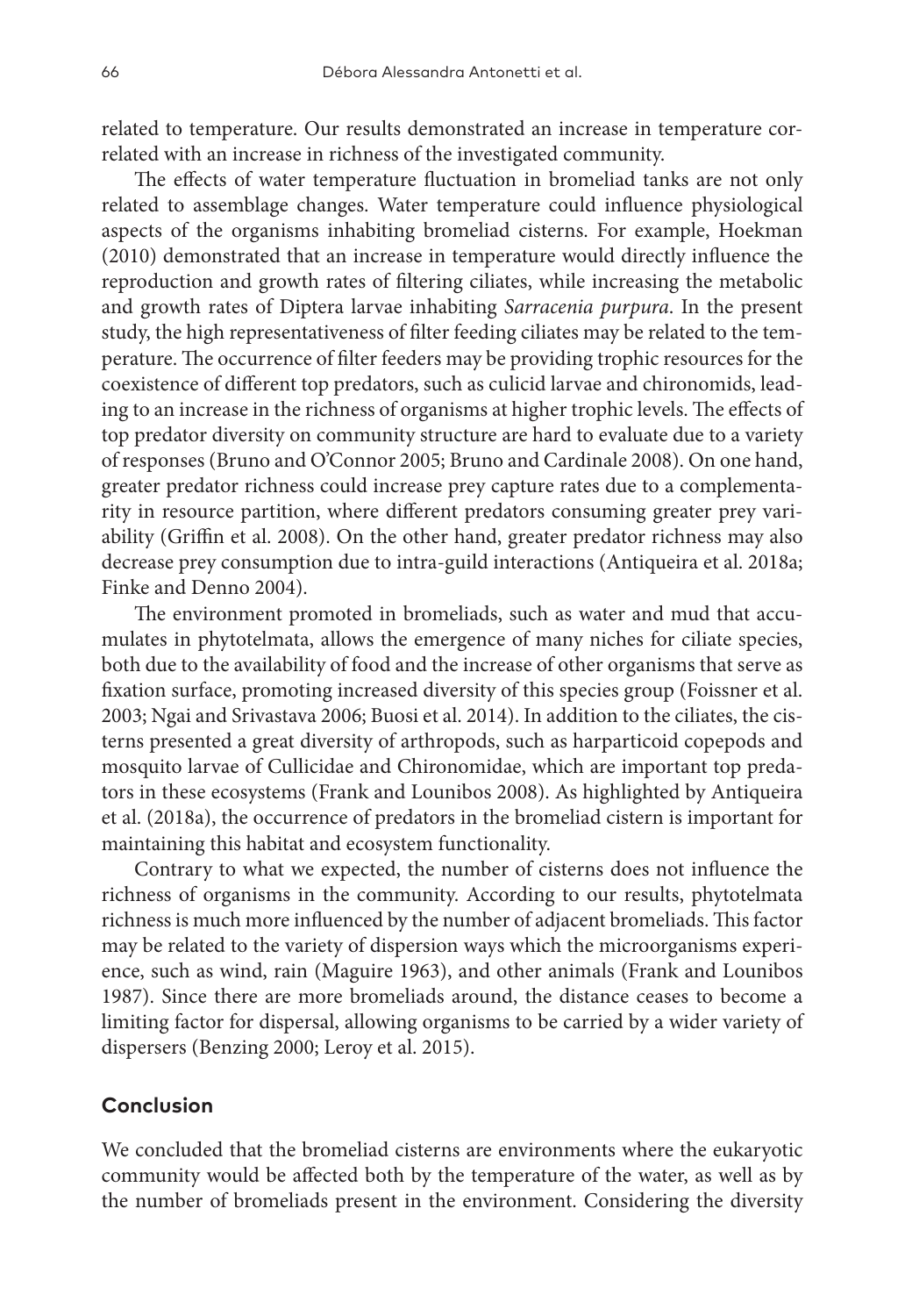of microorganisms present in phytotelmata, and the relation of richness with the diversity of adjacent epiphytes, the role of bromeliads as enhancers of biological diversity is reinforced, making these plants important tools to assist in the conservation of the remaining ecosystems of the Atlantic Forest.

#### **Acknowledgements**

We thank the Center for Research and Nature Conservation (Pró-Mata) for the structure made available for the study. We also thank the CAPES (Coordenação de Aperfeiçoamento de Pessoal de Nível Superior) and the CNPq (Conselho Nacional de Desenvolvimento Científico e Tecnológico) for financial support students.

# **References**

- Antiqueira PAP, Petchey OL, Romero GQ (2018a) Warming and top predator loss drive ecosystem multifunctionality. Ecology Letters 21(1): 72–82. [https://doi.org/10.1111/](https://doi.org/10.1111/ele.12873) [ele.12873](https://doi.org/10.1111/ele.12873)
- Armbruster P, Hutchinson RA, Cotgreave P (2002) Factors influencing community structure in a South American tank bromeliad fauna. Oikos 96(2): 225–234. [https://doi.](https://doi.org/10.1034/j.1600-0706.2002.960204.x) [org/10.1034/j.1600-0706.2002.960204.x](https://doi.org/10.1034/j.1600-0706.2002.960204.x)
- Benzing DH (2000) Bromeliaceae: profile of an adaptive radiation. Ed. Cambridge University Press, Cambridge, 675 pp.<https://doi.org/10.1017/CBO9780511565175>
- Bodenhausen N, Horton MW, Bergelson J (2013) Bacterial communities associated with the leaves and the roots of *Arabidopsis thaliana.* PLoS ONE 8(2): 1–9. [https://doi.](https://doi.org/10.1371/journal.pone.0056329) [org/10.1371/journal.pone.0056329](https://doi.org/10.1371/journal.pone.0056329)
- Brinkhurst RO, Wetzel MJ (1984) Aquatic Oligochaeta of the World. Supplement. A Catalogue of New Freshwater Species, Descriptions and Revisions. Canadian Technical Report of Hydrography and Ocean Sciences, Canada, 101 pp.
- Bruno JF, Cardinale BJ (2008) Cascading effects of predator richness. Frontiers in Ecology and the Environment 6(10): 539–546.<https://doi.org/10.1890/070136>
- Bruno JF, O'Connor MI (2005) Cascading effects of predator diversity and omnivory in a marine food web. Ecology Letters 8(10): 1048–1056. [https://doi.org/10.1111/j.1461-](https://doi.org/10.1111/j.1461-0248.2005.00808.x) [0248.2005.00808.x](https://doi.org/10.1111/j.1461-0248.2005.00808.x)
- Buosi PRB, Utz LRP, Meira BR, Silva BTS, Lansac-Tôha FM, Lansac-Tôha FA, Velho LFM (2014) Rainfall influence on species composition of the ciliate community inhabiting bromeliad phytotelmata. Zoological Studies (Taipei, Taiwan) 53: 1–12. [https://doi.](https://doi.org/10.1186/s40555-014-0032-4) [org/10.1186/s40555-014-0032-4](https://doi.org/10.1186/s40555-014-0032-4)
- Cabrera AL, Willink A (1973) Biogeografia de América Latina. Secretaria General de la Organización de los Estados Americanos, Washington, 128 pp.
- Dell AI, Pawar S, Savage VM (2011) Systematic variation in the temperature dependence of physiological and ecological traits. Proceedings of the National Academy of Sciences of the United States of America 108(26): 10591–10596. [https://doi.org/10.1073/](https://doi.org/10.1073/pnas.1015178108) [pnas.1015178108](https://doi.org/10.1073/pnas.1015178108)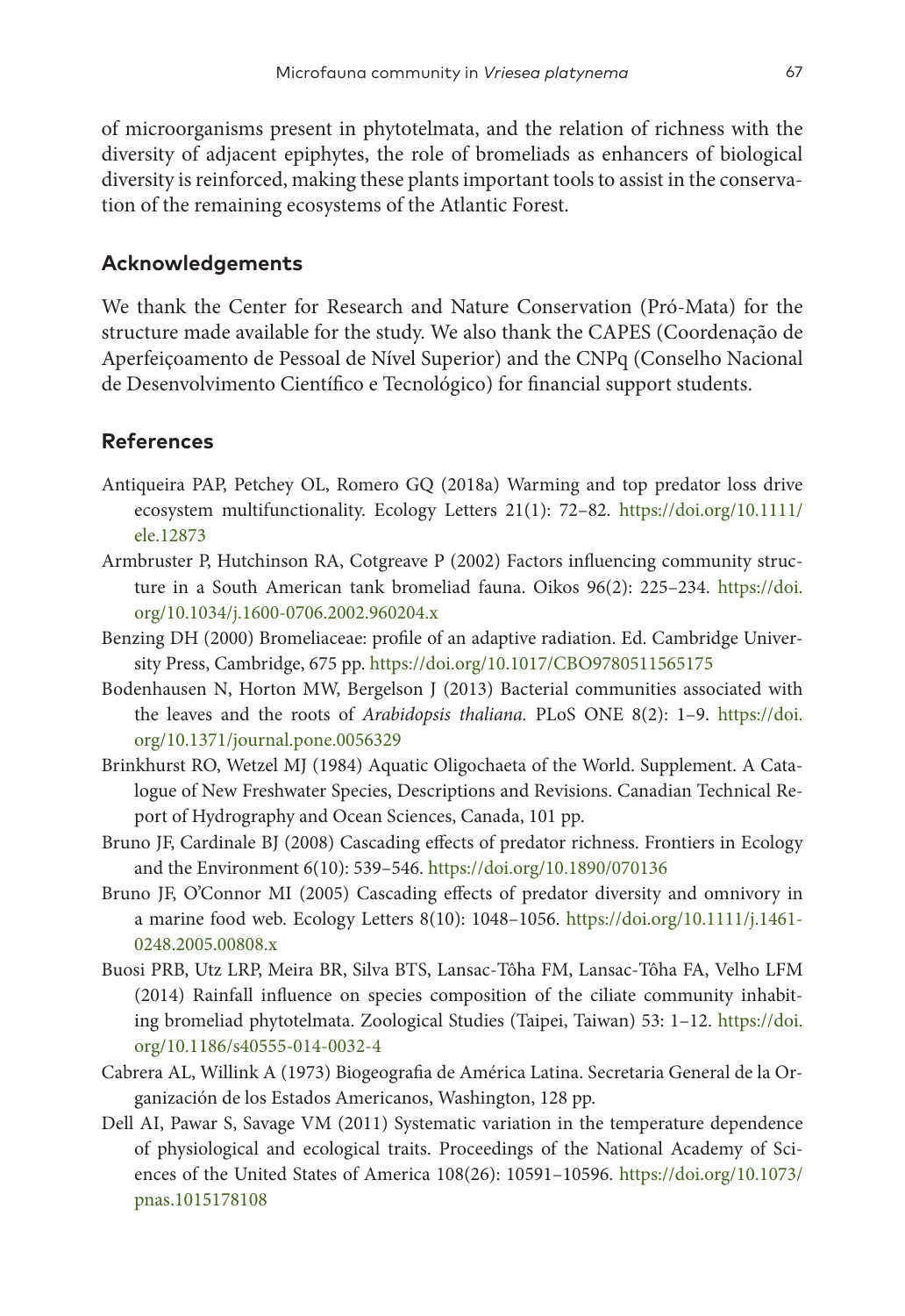- Dézerald O, Stanislas T, Leroy C, Carrias J, Corbara B, Dejean A, Céréghino R (2014) Environmental determinants of macroinvertebrate diversity in small water bodies: Insights from tank-bromeliads. Hydrobiologia 723(1): 77–86. [https://doi.org/10.1007/s10750-](https://doi.org/10.1007/s10750-013-1464-2) [013-1464-2](https://doi.org/10.1007/s10750-013-1464-2)
- Dunthorn M, Stoeck T, Wolf K, Breiner HW, Foissner W (2012) Diversity and endemism of ciliates inhabitating neotropical phytotelmata. Systematics and Biodiversity 10(2): 195–205.<https://doi.org/10.1080/14772000.2012.685195>
- Finke DL, Denno RF (2004) Predator diversity dampenstrophic cascades. Nature 429(6990): 407–410. <https://doi.org/10.1038/nature02554>
- Foissner W (2003) Morphology and ontogenesis of *Lambornella trichoglossa* nov. spec., a new tetrahymenid ciliate (Protozoa, Ciliophora) from Brasilian tank bromeliads (Bromeliaceae). European Journal of Protistology 39(1): 63–89.<https://doi.org/10.1078/0932-4739-00887>
- Foissner W, Strüder-Kypke M, van der Staay GWM, Moon-van der Staay S-Y, Hackstein JHP (2003) Endemic ciliates (Protozoa, Ciliophora) from tank bromeliads: A combined morphological, molecular, and ecological study. European Journal of Protistology 39(4): 365–372.<https://doi.org/10.1078/0932-4739-00005>
- Foissner W, Chao A, Katz LA (2007) Diversity and geographic distribution of ciliates (Protista: Ciliophora). Biodiversity and Conservation 17(2): 345–363. [https://doi.](https://doi.org/10.1007/978-90-481-2801-3_9) [org/10.1007/978-90-481-2801-3\\_9](https://doi.org/10.1007/978-90-481-2801-3_9)
- Frank JH, Lounibos LP (1987) Phytotelmata: Swamps or islands? The Florida Entomologist 70(1): 14–20.<https://doi.org/10.2307/3495086>
- Frank JH, Lounibos LP (2008) Insects and allies associated with bromeliads: A review. Terrestrial Arthropod Reviews 1: 125–153. <https://doi.org/10.1163/187498308X414742>
- Giongo A, Medina-Silva R, Astarita LV, Borges LGA, Oliveira RR, Simão TLL, Gano KA, Davis-Richardson AG, Brown CT, Fagen JR, Arzivenco PM, Neto CP, Abichequer AD, Lindholz CG, Baptista-Silva A, Mondin CA, Utz LRP, Triplett EW, Eizirik E (2019) Seasonal physiological parameters and phytotelmata bacterial diversity of two bromeliad species (*Aechmea gamosepala* and *Vriesea platynema*) from the Atlantic Forest of Southern Brazil. Diversity (Basel) 11(7): 1–20. <https://doi.org/10.3390/d11070111>
- Gofferdi S, Jang G, Haroon MF (2015) Transcriptomics in the tropics: Total RNA-based profiling of Costa Rican bromeliad-associated communities. Computational and Structural Biotechnology Journal 13: 18–23. <https://doi.org/10.1016/j.csbj.2014.12.001>
- Griffin JN, de la Haye KL, Hawkins SJ, Thompson RC, Jenkins SR (2008) Predator diversity and ecosystem functioning: Density modifies the effect of resource partitioning. Ecology 89(2): 298–305. <https://doi.org/10.1890/07-1220.1>
- Hoekman D (2010) Turning up the heat: Temperature influences the relative importance of top-down and bottom-up effects. Ecology 91(10): 2819–2825. [https://doi.](https://doi.org/10.1890/10-0260.1) [org/10.1890/10-0260.1](https://doi.org/10.1890/10-0260.1)
- Houck MA, O'Connor BM (1991) Ecological and evolutionary significance of phoresy in the astigmata. Annual Review of Entomology 36(1): 611–636. [https://doi.org/10.1146/](https://doi.org/10.1146/annurev.en.36.010191.003143) [annurev.en.36.010191.003143](https://doi.org/10.1146/annurev.en.36.010191.003143)
- IBGE Instituto Brasileiro de Geografia e Estatística Manual técnico da vegetação brasileira (1992) Manuais Técnicos em Geociências 1. Rio de Janeiro, 92 pp.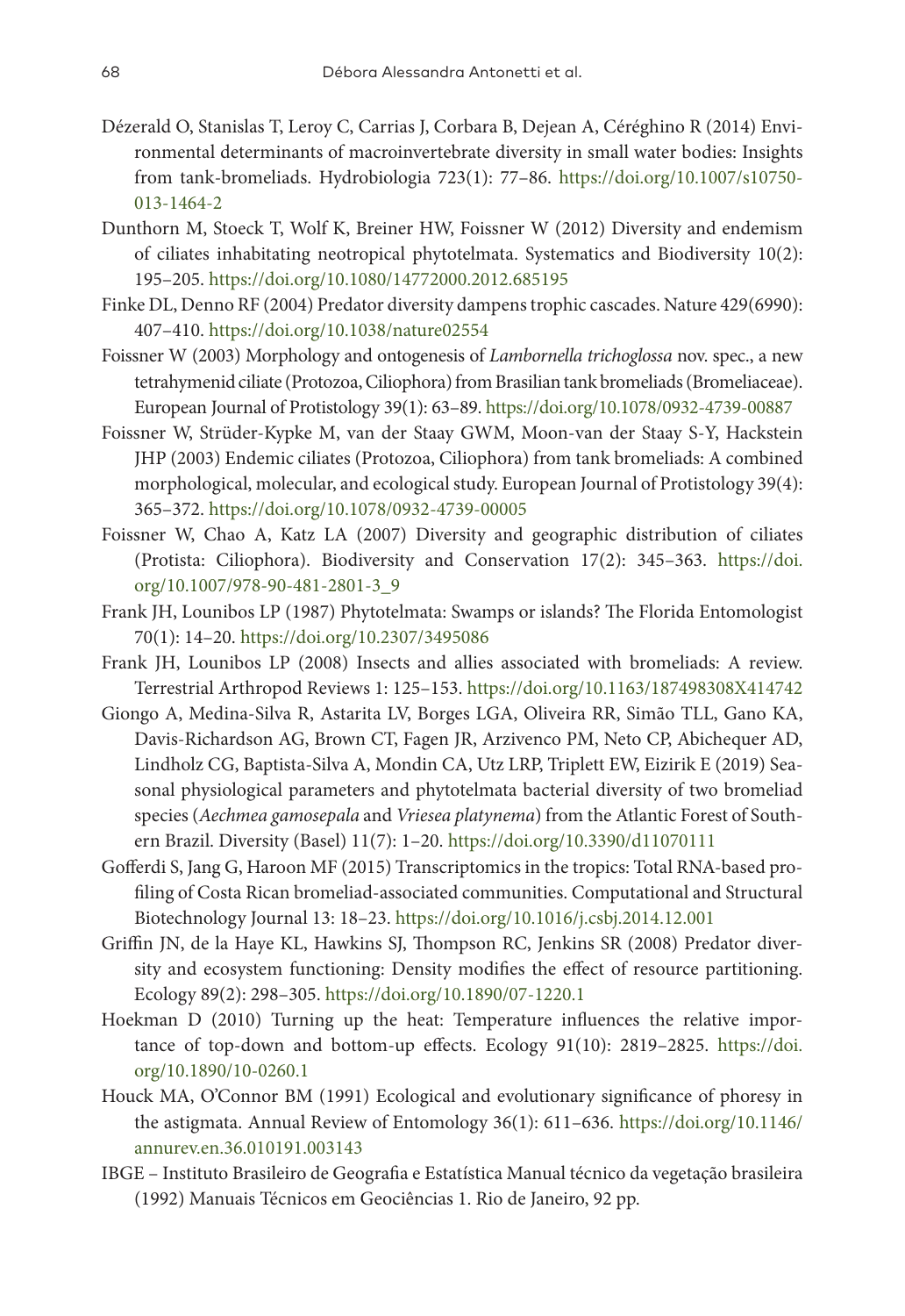- Jabiol J, Corbara B, Dejean A, Céréghino R (2009) Structure of aquatic insect communities in tank-bromeliads in an East-Amazonian rainforest in French Guiana. Forest Ecology and Management 257(1): 351–360. <https://doi.org/10.1016/j.foreco.2008.09.010>
- Jain A, Das S (2016) Insight into the interaction between plants and associated fluorescent *Pseudomonas* spp. International Journal of Agronomy 2016: 1–10. [https://doi.](https://doi.org/10.1155/2016/4269010) [org/10.1155/2016/4269010](https://doi.org/10.1155/2016/4269010)
- Jocque M, Field R (2014) Aquatic invertebrate communities in tank bromeliads: How well do classic ecological patterns apply? Hydrobiologia 730(1): 153–166. [https://doi.](https://doi.org/10.1007/s10750-014-1831-7) [org/10.1007/s10750-014-1831-7](https://doi.org/10.1007/s10750-014-1831-7)
- Kageyama PY, Gandara FB (2000) Restauração e conservação de ecossistemas tropicais. In: Cullen Júnior L, Rudan R, Valladares-Padua C (Eds) Métodos de estudos em Biologia da Conservação e manejo de vida silvestre. Curitiba: Editora da UFPR e Fundação O Boticário de Proteção à natureza, 383–394.
- Kratina P, Petermann JS, Marino NAC, Macdonald AAM, Srivastava DS (2017) Environmental control of the microfaunal community structure in tropical bromeliads. Ecology and Evolution 7(5): 1627–1634.<https://doi.org/10.1002/ece3.2797>
- Leroy C, Carrias JF, Céréghino R, Corbara B (2015) The contribution of microorganisms and metazoans to mineral nutrition in bromeliads. Journal of Plant Ecology 9(3): 241–255. <https://doi.org/10.1093/jpe/rtv052>
- Little TJ, Hebert PDN (1996) Endemism and ecological islands: The ostracods from Jamaican bromeliads. Freshwater Biology 36(2): 327–338. [https://doi.org/10.1046/j.1365-](https://doi.org/10.1046/j.1365-2427.1996.00094.x) [2427.1996.00094.x](https://doi.org/10.1046/j.1365-2427.1996.00094.x)
- Maguire Jr B (1963) The passive dispersal ofsmall aquatic organisms and their colonization of isolated bodies. Ecological Monographs 33(2): 85–161.<https://doi.org/10.2307/1948560>
- Maguire Jr B (1971) Phytotelmata: Biota and community structure determination in plantheld waters. Annual Review of Ecology and Systematics 2(1): 439–464. [https://doi.](https://doi.org/10.1146/annurev.es.02.110171.002255) [org/10.1146/annurev.es.02.110171.002255](https://doi.org/10.1146/annurev.es.02.110171.002255)
- Marques GRAM, Forattini OP (2008) Culicídeos em bromélias: Diversidade de fauna segundo influência antrópica, litoral de São Paulo. Revista de Saude Publica 42(6): 979–985. <https://doi.org/10.1590/S0034-89102008000600001>
- Martinelli G, Vieira CM, Gonzalez M, Leitman P, Piratininga A, Costa A, Frozza RC (2008) Bromeliaceae da Mata Atlântica: Lista de espécies, distribuição e conservação. Rodriguésia 59(1): 209–258.<https://doi.org/10.1590/2175-7860200859114>
- Mendes HF, Andersent T, Jocque M (2011) A new species of *Polypedilum* Kieffer from bromeliads in Parque Nacional Cusuco, Honduras (Chironomidae: Chironominae). Zootaxa 3062(1): 46–54.<https://doi.org/10.11646/zootaxa3062.1.5>
- Myers N, Mittermeier RA, Mittermeier CG, Fonseca GAB, Kent J (2000) Biodiversity hotspots for conservation priorities. Nature 403(6772): 853–858. [https://doi.](https://doi.org/10.1038/35002501) [org/10.1038/35002501](https://doi.org/10.1038/35002501)
- Ngai JT, Srivastava DS (2006) Predators accelerate nutrient cycling in a bromeliad ecosystem. Science 314(5801): 963–963.<https://doi.org/10.1126/science.1132598>
- Patterson DJ (1996) Free-living freshwater protozoa a color guide. CRC Press, Florida, 223 pp.<https://doi.org/10.1201/9781840765847>